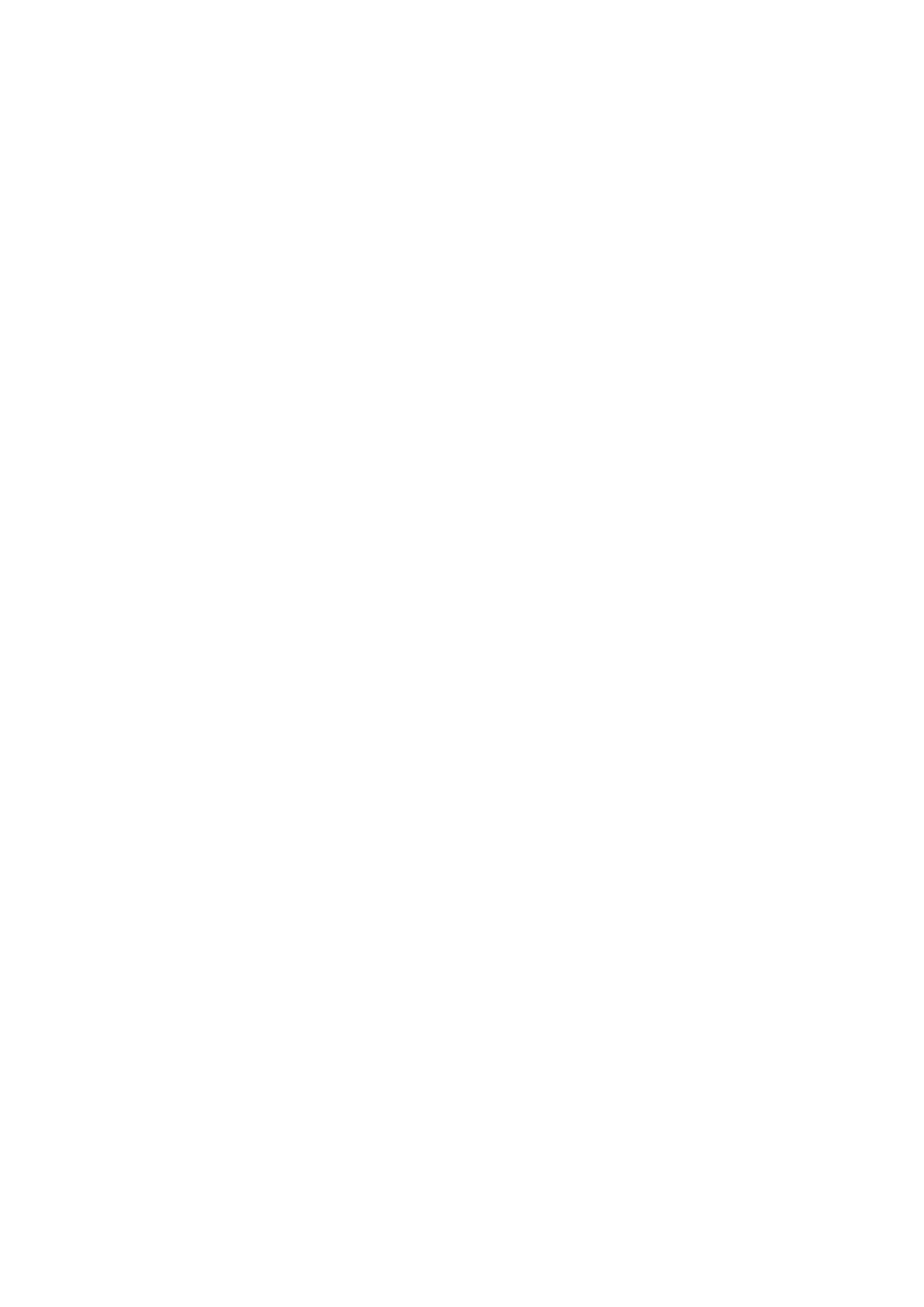# Work Programme

### Westminster Scrutiny Commission **ROUND ONE (28 June 2016)**

| <b>Agenda Item</b>                                                                   | <b>Reasons &amp; objective for item</b>                                                                                                                    | <b>Represented by:</b> |
|--------------------------------------------------------------------------------------|------------------------------------------------------------------------------------------------------------------------------------------------------------|------------------------|
| <b>The Chief</b><br><b>Executive of</b><br><b>Westminster City</b><br><b>Council</b> | A Q&A session with the Chief<br><b>Executive of Westminster City Council</b>                                                                               | <b>Charlie Parker</b>  |
| <b>The Scrutiny</b><br><b>Function and Work</b><br><b>Programmes</b><br>2016/17      | A report updating the Commission on<br>the work programmes for the<br>committees, task group activity and the<br>research/development budget<br>available. | Muge Dindjer           |

| ROUND TWO (29 November 2016)                                     |                                                                                              |                                                                                                                |  |  |
|------------------------------------------------------------------|----------------------------------------------------------------------------------------------|----------------------------------------------------------------------------------------------------------------|--|--|
| <b>Agenda Item</b>                                               | <b>Reasons &amp; objective for item</b>                                                      | <b>Represented by:</b>                                                                                         |  |  |
| <b>Scrutinising the</b><br><b>West End</b><br><b>Partnership</b> | The Commission wishes to receive<br>and update on the WCC aspects of<br>the work on the WEP. | Councillor, The<br>$\bullet$<br><b>Baroness Couttie</b><br>and the Chief<br><b>Executive Charlie</b><br>Parker |  |  |
| <b>Annual Report for</b><br>the municipal year<br>2015/16        | To receive a draft of the annual report<br>for discussion prior to online<br>publication.    | Muge Dindjer-<br>$\bullet$<br>Policy & Scrutiny<br>Manager                                                     |  |  |
| Work programme<br>for the Scrutiny<br><b>Commission</b>          | To receive and review the annual work<br>programme for the Commission                        | Muge Dindjer<br>$\bullet$<br>Policy & Scrutiny<br>Manager                                                      |  |  |

| <b>ROUND THREE</b> (5 April 20217)                         |                                                                         |                                                                  |  |
|------------------------------------------------------------|-------------------------------------------------------------------------|------------------------------------------------------------------|--|
| <b>Agenda Item</b>                                         | <b>Reasons &amp; objective for item</b>                                 | <b>Represented by:</b>                                           |  |
| The Leader of<br><b>Westminster City</b><br><b>Council</b> | A Q&A session with Leader of<br><b>Westminster City Council</b>         | TBC                                                              |  |
| Westminster<br><b>Workforce/People</b><br><b>Strategy</b>  | An Update on the Development of<br><b>Westminster's People Strategy</b> | Lee Witham<br>$\bullet$<br>Director of People<br><b>Services</b> |  |